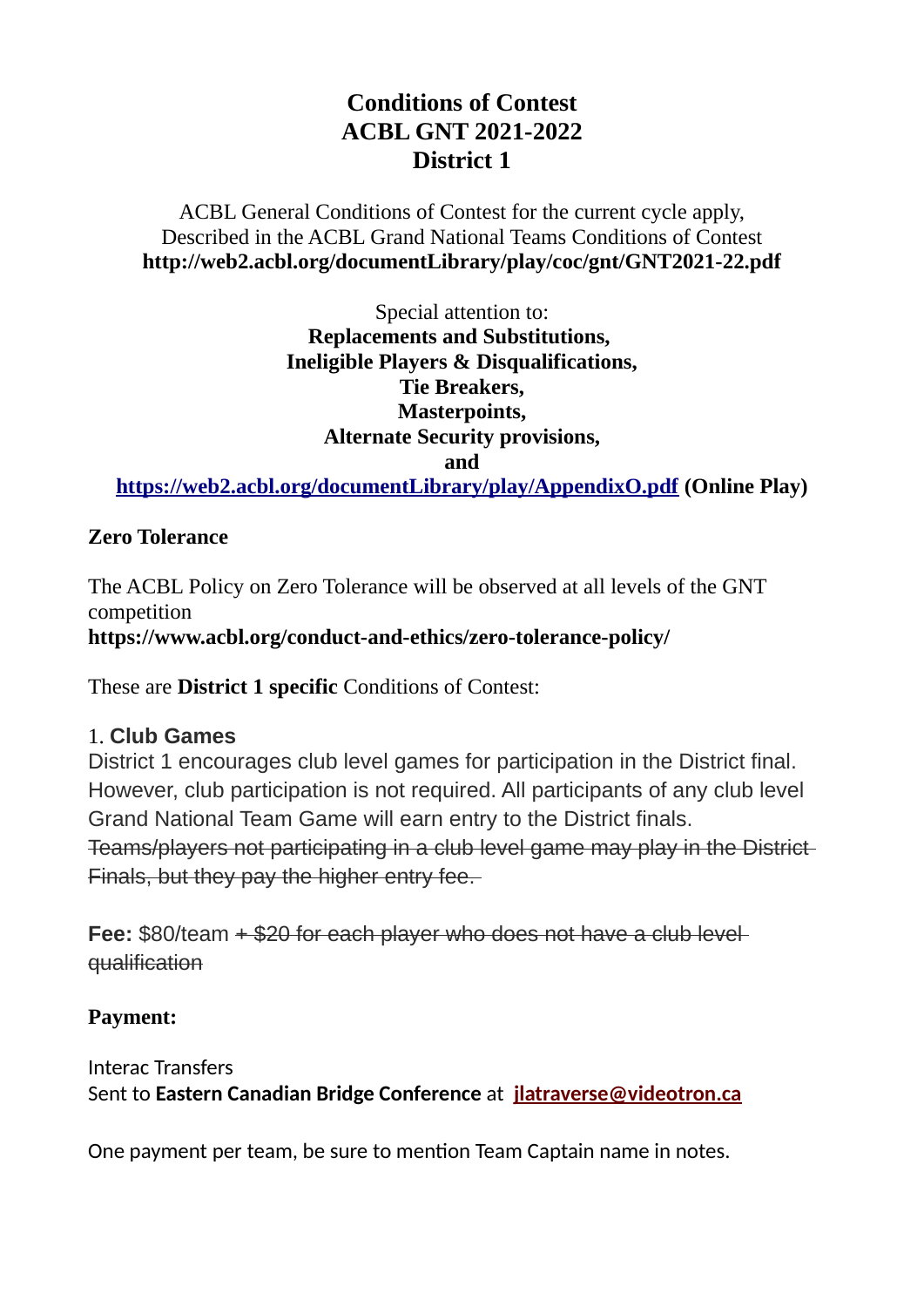2. District Finals will be run **online**, on Bridge Base Online, due to district size, geographically.

**Appendix O to the ACBL General Conditions of Contest: Online Play** apply (described in **<https://web2.acbl.org/documentLibrary/play/AppendixO.pdf>**)

#### **Dates**:

Championship Flight: May 14-15 Flight A: May 7-8 Flight B: May 14, if needed May 15 Flight C: May 7, if needed May 8

#### **Times (for each day)**:

1st session: 10 am Eastern / 11 am Atlantic 2nd session: 3 pm Eastern / 4pm Atlantic TBD for Tie-Breaks (only if needed)

#### 3. **Pre – Registration**

Needed due to the need of pre-payment.

Contact coordinator for elegibility (e-mail preferred, Subject: GNT Registration, list of player names, ACBL numbers and BBO nicknames, detail: Flight (Championship/A/B/C),, Captain, Appeals member, if applicable.

## **Captaincy**

Each team will designate the team Captain from amongst its own playing members or a non-playing team Captain on its registration entry, and said Captain will be responsible for all representation of the team.

## **Team Composition and Play**

Teams may consist of four, five or six players. Eligible players may be added at any time before actual competition begins. Each player must play at least 50% of the total boards played by the team. Exceptions to this rule may be made by request to the GNT Coordinator.

## **Appeals Committee Requirements**

Each team that participates in either the Championship Flight or Flight A must designate prior to play on the entry form one (or more) of its players to serve as a committee member if necessary. Those designated players must be available after each session to serve if so requested. The Tournament Director(s) should assemble any committees from amongst these players designated. Designated players must not leave the premises without verifying with the Tournament Director that their services will not be required.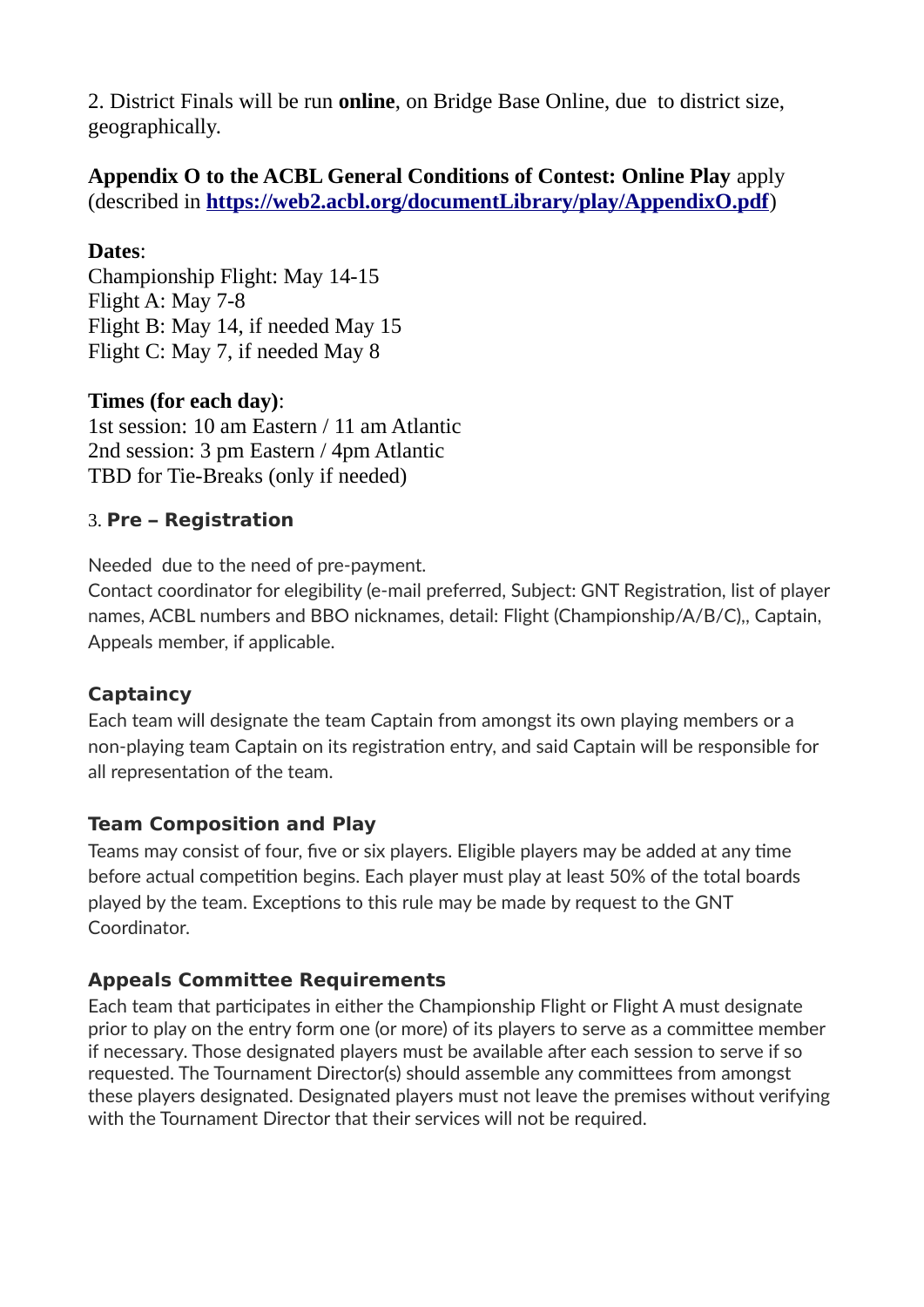4. The IMPs scale will be used, converted to VP using the NABC+ scale for RR and Swiss

Championship Flight and Flight A:

| <b>TEAMS</b>   | First day                                                       | Second day (KO unless<br>specified)                                        |
|----------------|-----------------------------------------------------------------|----------------------------------------------------------------------------|
| $\overline{2}$ | Two 24 board matches (2)<br>halves)                             | None                                                                       |
| 3              | Round Robin. Two 24 board Two survivors<br>matches (4 quarters) |                                                                            |
| 4              | Round Robin. Three 18<br>board matches (2 halves)               | Two survivors                                                              |
| 5              | Round Robin. Four 12<br>board matches (2 halves)                | Two survivors.<br>3rd place match tie-break.                               |
| 6              | Round Robin. Five 10 board Two survivors.<br>matches (2 halves) | 3rd place match tie-break.                                                 |
| 7              | Round Robin. Six 8 board<br>matches                             | Two survivors.                                                             |
| 8              | Round Robin. Seven 7<br>board matches                           | 3rd place match tie-break.<br>Four survivors.<br>First placed team chooses |
|                |                                                                 | opponent.<br>3rd place match tie-break.                                    |
| 9              | Round Robin. Eight 6 board Four survivors.<br>matches           | First placed team chooses                                                  |
|                |                                                                 | opponent.                                                                  |
|                |                                                                 | 3rd place match tie-break.                                                 |
| $10 - 15$      | Swiss. Six 8 board matches Four survivors.                      |                                                                            |
|                |                                                                 | First placed team chooses                                                  |
|                |                                                                 | opponent.                                                                  |
|                |                                                                 | 3rd place match tie-break.                                                 |
| $16+$          | Swiss, Eight 6 board                                            | Eight survivors.                                                           |
|                | matches.                                                        | Round Robin.                                                               |
|                |                                                                 | Seven 7 board matches.                                                     |
|                |                                                                 | Carryover applies as per                                                   |
|                |                                                                 | ACBL regulations.                                                          |

Flights B and C: Same as above for First day. No Second day for less than 10 teams. Same as above for 10+ teams.